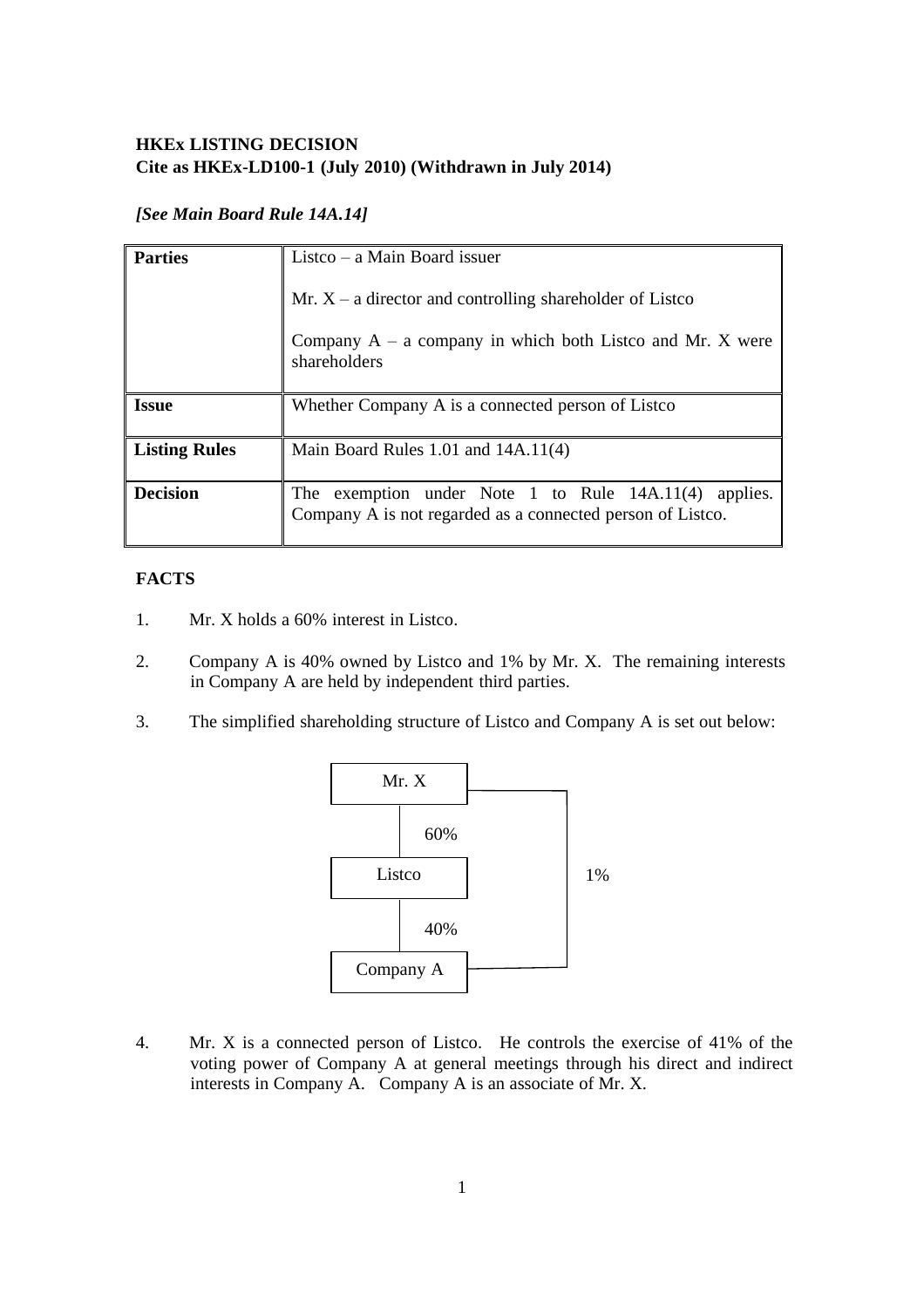5. Mr. X's interest in Company A is mainly held through Listco. Listco enquired whether Company A may be exempt from being treated as a connected person under Note 1 to Rule 14A.11(4).

#### **APPLICABLE LISTING RULES**

- 6. Rule 1.01 defines the term "associate" as follows:
	- (a) in relation to an individual means:
		- (v) any company in the equity capital which he,…, [is] directly or indirectly interested as to exercise or control the exercise of 30% ... or more of the voting power at general meetings, or to control the composition of a majority of the board of directors…
- 7. Rule 14A.11 states that for the purposes of Chapter 14A, the definition of "connected person" includes:
	- (1) a director, chief executive or substantial shareholder of the listed issuer;
	- …
	- (4) any associate of a person referred to in rules 14A.11(1)… . In this Chapter, an "associate" of a person referred to in rules 14A.11(1) … includes the following additional persons: -
- 8. Note 1 to Rule 14A.11 states that:

A company which is an "associate" of a person referred to in rules 14A.11(1), (2) or (3) only because that person has an indirect interest in the company through its shareholding in the listed issuer is not a connected person.

### **ANALYSIS**

9. The connected transaction rules seek to safeguard against connected persons taking advantage of their positions to the detriment of the issuer's minority shareholders.